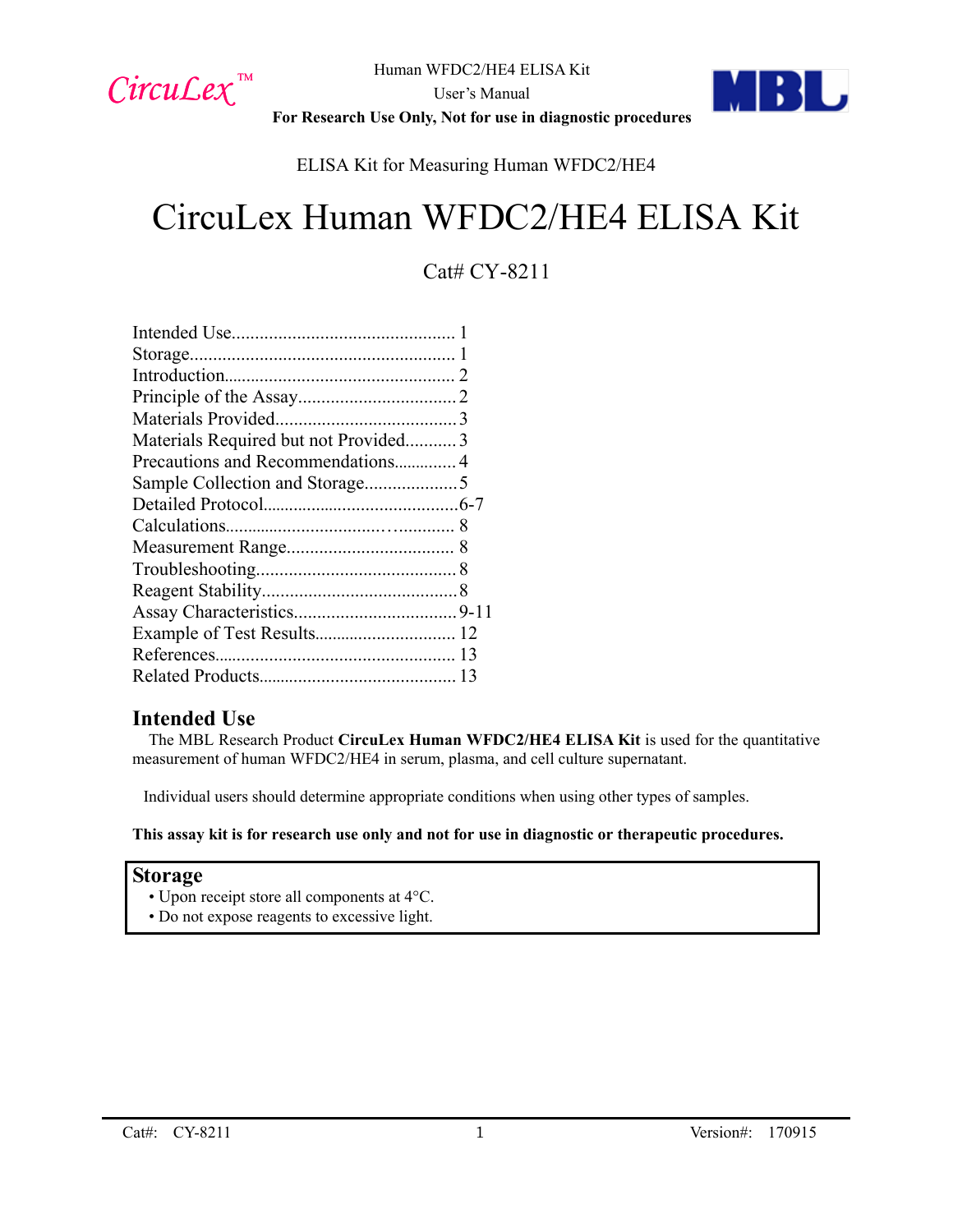

#### **For Research Use Only, Not for use in diagnostic procedures**



WFDC2 (WAP Four-disulfide core domain protein 2), also known as HE4 (Human Epididymis protein 4) is a member of the whey acidic protein (WAP) family of molecules. Mature human WFDC2/HE4 is a small secretory glycoprotein which is detectable in human serum. This protein contains two WAP domains that likely mediate anti-protease and/or anti-microbial activity. WFDC2/HE4 is expressed by a wide variety of epithelial cells, including male reproductive system, regions of the respiratory tract and nasopharynx (1). Correspondent to its high expression in cancer cells arising from ovarian (3), breast (4), and lung tissues (2,5), serum levels of WFDC2/HE4 are elevated in these cancer patients. These observation made WFDC2/HE4 a potential diagnostic marker of tissue-specific cancer. Furthermore, it is reported that serum level of WFDC2/HE4 is related to heart failure severity (6). Though WFDC2/HE4 is considered to play a role in cell proliferation and cancer cell malignancy (7), its mechanism is remain unclear.

#### **Principle of the Assay**

The MBL Research Product **CircuLex Human WFDC2/HE4 ELISA Kit** employs the quantitative sandwich enzyme immunoassay technique. An antibody specific for human WFDC2/HE4 is pre-coated onto a microplate. Standards and samples are pipetted into the wells and the immobilized antibody binds any human WFDC2/HE4 present. After washing away any unbound substances, an HRP conjugated monoclonal antibody specific for human WFDC2/HE4 is added to the wells. Following a wash to remove any unbound antibody HRP conjugate, the remaining conjugate is allowed to react with the substrate  $H_2O_2$ -tetramethylbenzidine. The reaction is stopped by addition of acidic solution and absorbance of the resulting yellow product is measured at 450 nm. The absorbance is proportional to the concentration of human WFDC2/HE4. A standard curve is constructed by plotting absorbance values versus human WFDC2/HE4 concentrations of calibrators, and concentrations of unknown samples are determined using this standard curve.

#### **Summary of Procedure**

Add 100  $\mu$ L of diluted sample to the wells Incubate for 60 minutes at room temp. Wash the wells Add 100 µL of HRP conjugated anti-human WFDC2/HE4 antibody Incubate for 60 minutes at room temp. Wash the wells Add 100 µL of Substrate Reagent Incubate for 10-20 minutes at room temp. Add 100 µL of Stop Solution Measure absorbance at 450 nm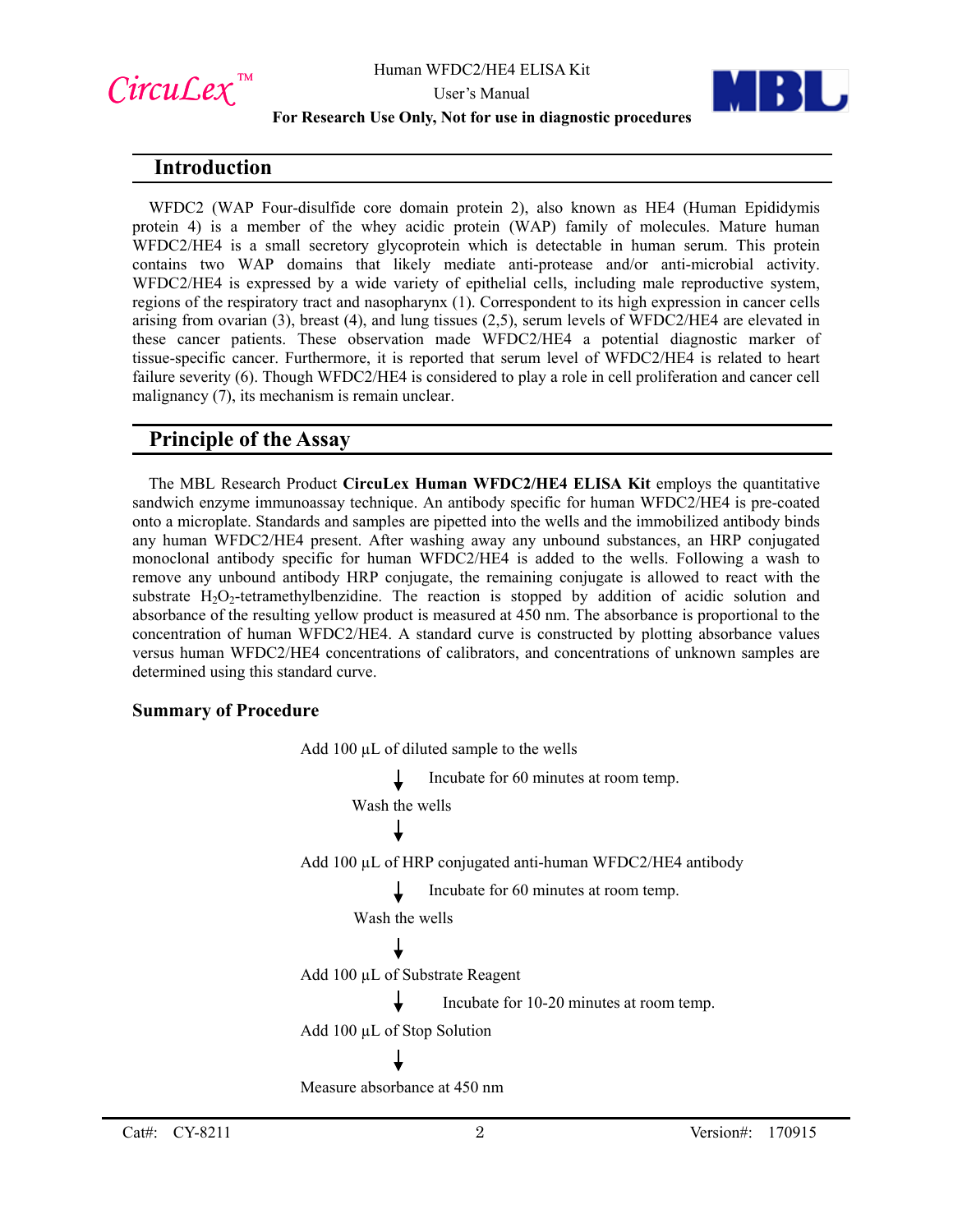



#### **For Research Use Only, Not for use in diagnostic procedures**

#### **Materials Provided**

All samples and standards should be assayed in duplicate. The following components are supplied and are sufficient for the one 96-well microplate kit.

**Microplate:** One microplate supplied ready to use, with 96 wells (12 strips of 8-wells) in a foil, zip-lock bag with a desiccant pack. Wells are pre-coated with anti-human WFDC2/HE4 monoclonal antibody as a capture antibody.

**10X Wash Buffer:** One bottle containing 100 mL of 10X buffer containing Tween®-20

**Dilution Buffer:** One bottle containing 50 mL of 1X buffer; use for sample dilution. Ready to use.

**Human WFDC2/HE4 Standard:** One vial containing 1.5 ng of lyophilized recombinant human WFDC2/HE4

**HRP conjugated Detection Antibody:** One vial containing 12 mL of HRP (horseradish peroxidase) conjugated anti-human WFDC2/HE4 monoclonal antibody. Ready to use.

**Substrate Reagent:** One bottle containing 20 mL of the chromogenic substrate, tetra-methylbenzidine (TMB). Ready to use.

**Stop Solution:** One bottle containing 20 mL of 1 N H<sub>2</sub>SO<sub>4</sub>. Ready to use.

#### **Materials Required but not Provided**

- **Pipettors:** 2-20 µL, 20-200 µL and 200-1,000 µL precision pipettors with disposable tips.
- **Precision repeating pipettor**
- **Orbital microplate shaker**
- **Microcentrifuge and tubes** for sample preparation.
- **Vortex mixer**
- **(Optional) Microplate washer:** Manual washing is possible but not preferable.
- **Plate reader** capable of measuring absorbance in 96-well plates at dual wavelengths of 450 nm/540 nm. Dual wavelengths of 450/550 or 450/595 nm can also be used. The plate can also be read at a single wavelength of 450 nm, which will give a somewhat higher reading.
- **(Optional) Software package facilitating data generation and analysis**
- **500 or 1,000 mL graduated cylinder**.
- **Reagent reservoirs**
- **Deionized water of the highest quality**
- **Disposable paper towels**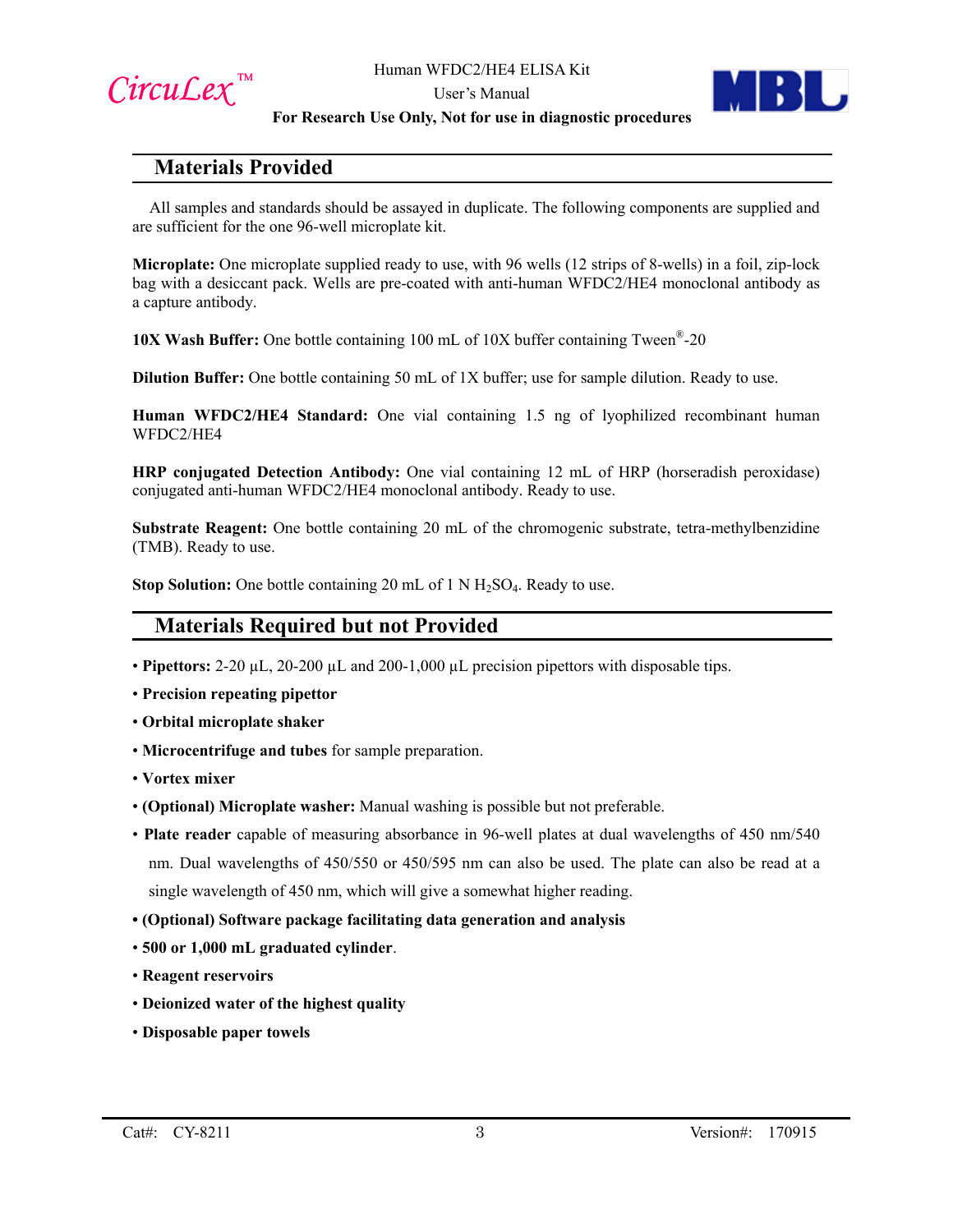

#### User's Manual **For Research Use Only, Not for use in diagnostic procedures**

#### **Precautions and Recommendations**

- **Although we suggest to conduct experiments as outlined below, the optimal experimental conditions will vary depending on the parameters being investigated, and must be determined by the individual user.**
- Allow all the components to come to room temperature before use.
- All microplate strips that are not immediately required should be returned to the zip-lock pouch, which must be carefully resealed to avoid moisture absorption.
- Do not use kit components beyond the indicated kit expiration date.
- Use only the microtiter wells provided with the kit.
- Rinse all detergent residue from glassware.
- Use deionized water of the highest quality.
- Do not mix reagents from different kits.
- The buffers and reagents in this kit may contain preservatives or other chemicals. Care should be taken to avoid direct contact with these reagents.
- Do not mouth pipette or ingest any of the reagents.
- Do not smoke, eat, or drink when performing the assay or in areas where samples or reagents are handled.
- Dispose of tetra-methylbenzidine (TMB) containing solutions in compliance with local regulations.
- Avoid contact with Substrate Solution which contains hydrogen peroxide.
- **CAUTION: Biological samples may be contaminated with infectious agents. Do not ingest, expose to open wounds or breathe aerosols. Wear protective gloves and dispose of biological samples properly.**
- **CAUTION: Stop Solution is a strong acid. Wear disposable gloves and eye protection when handling the solution.**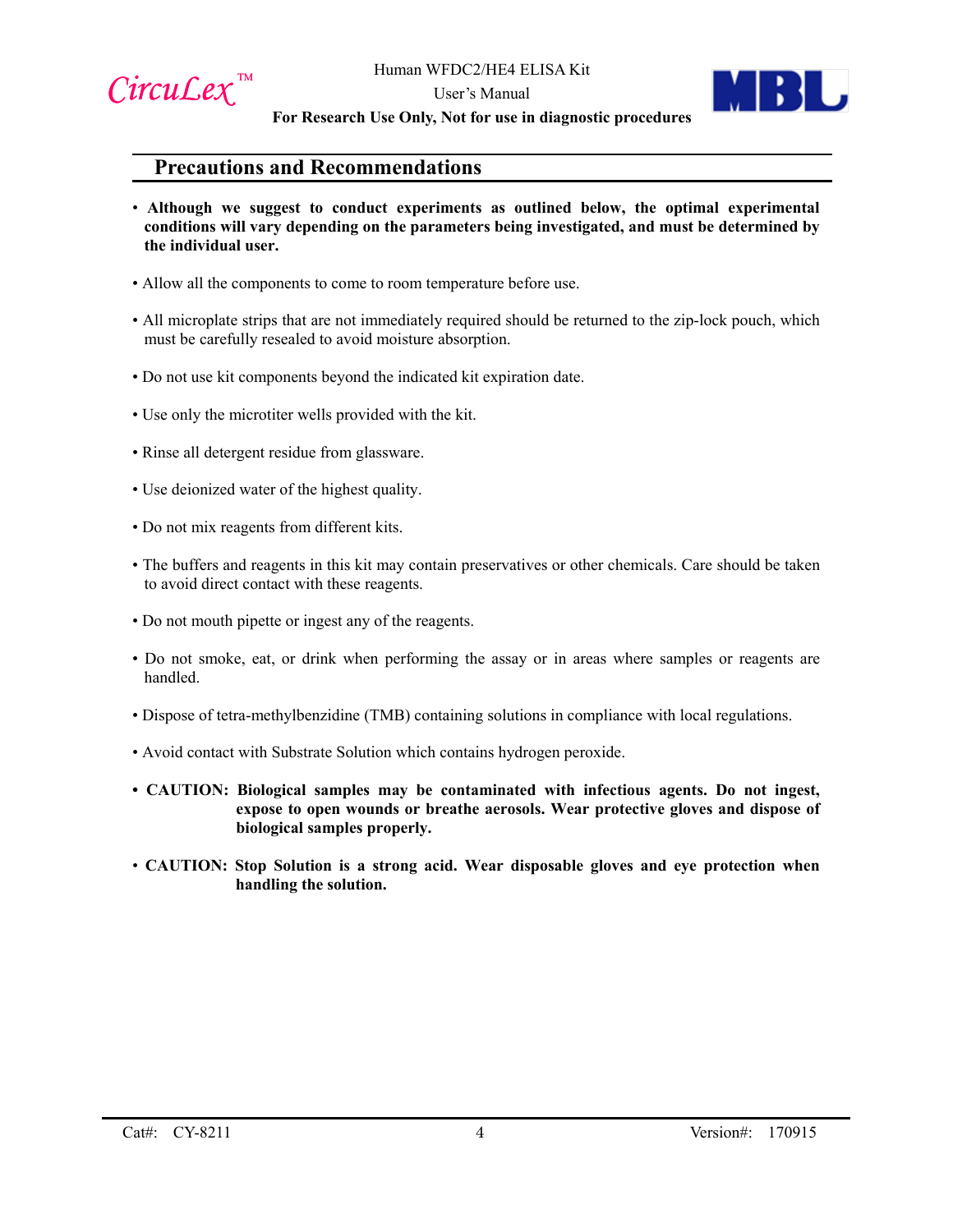



#### **For Research Use Only, Not for use in diagnostic procedures**

#### **Sample Collection and Storage**

**Serum:** Use a serum separator tube and allow samples to clot for  $60 \pm 30$  minutes. Centrifuge the samples at 4°C for 10 minutes at 1,000 x *g*. Remove serum and assay immediately or store samples on ice for up to 6 hours before assaying. Aliquots of serum may also be stored below -70°C for extended periods of time. Avoid repeated freeze-thaw cycles.

**Plasma:** Collect plasma using EDTA-2Na or heparin as the anticoagulant. If possible, collect the plasma into a mixture of EDTA-2Na and Futhan5 to stabilize the sample against spontaneous *in vitro*  complement activation. Immediately centrifuge samples at 4°C for 15 minutes at 1,000 x *g*. Assay immediately or store samples on ice for up to 6 hours before assaying. Aliquots of plasma may also be stored below -70°C for extended periods of time. Avoid repeated freeze-thaw cycles.

**Note:** Heparin and Citrate plasma has not been validated for use in this assay.

**Cell culture supernatant:** Remove any particulates by centrifugation and assay immediately or aliquot and store samples below -70°C. Avoid repeated freeze-thaw cycles.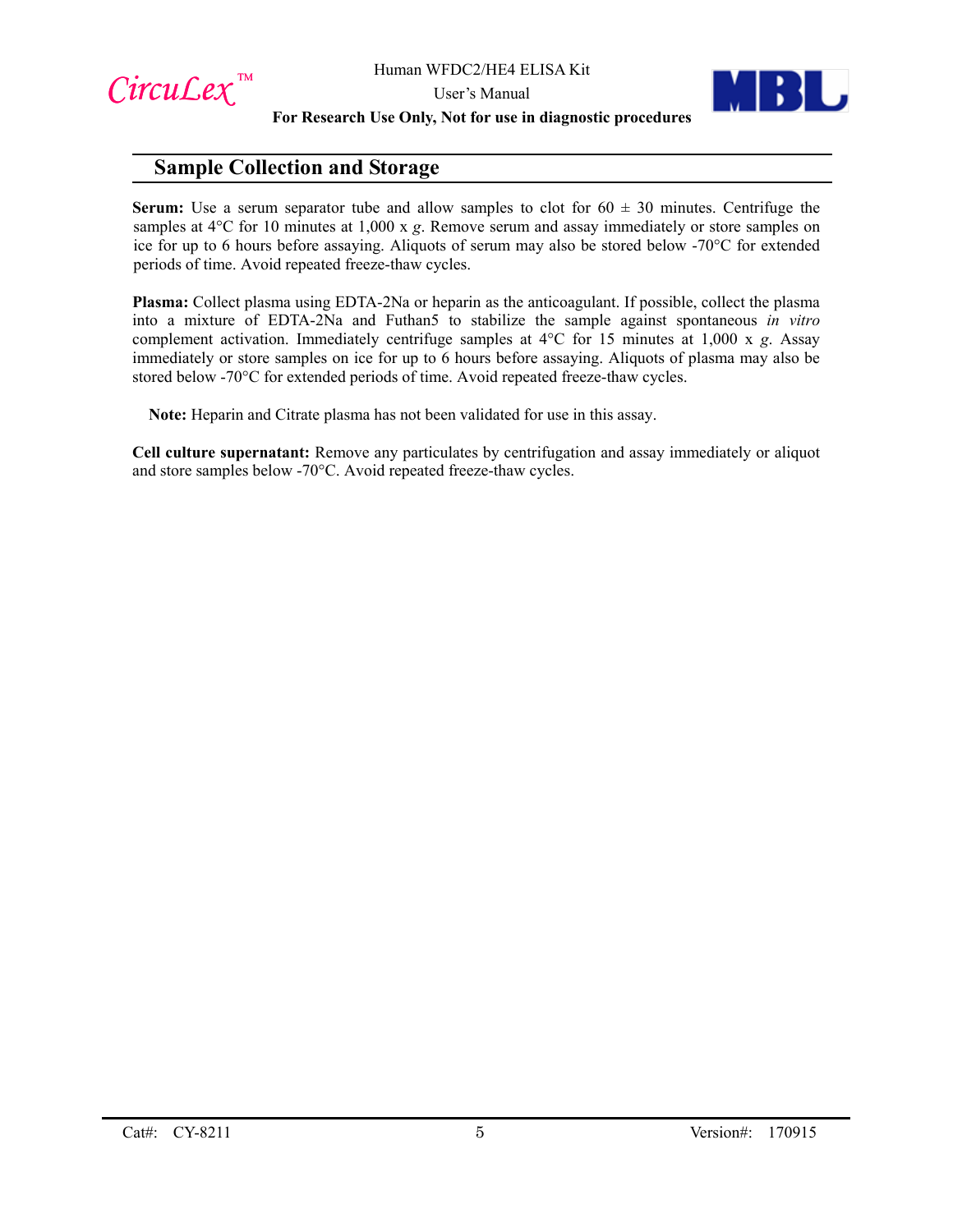





#### **For Research Use Only, Not for use in diagnostic procedures**

#### **Detailed Protocol**

The MBL Research Product **CircuLex Human WFDC2/HE4 ELISA Kit** is provided with removable strips of wells so the assay can be carried out on separate occasions using only the number of strips required for the particular determination. Since experimental conditions may vary, an aliquot of the Human WFDC2/HE4 Standard within the kit, should be included in each assay as a calibrator. Disposable pipette tips and reagent troughs should be used for all liquid transfers to avoid cross-contamination of reagents or samples.

#### **Preparation of Working Solutions**

All reagents need to be brought to room temperature prior to the assay. Assay reagents are supplied ready-to-use, with the exception of **10X Wash Buffer** and **Human WFDC2/HE4 Standard**.

- 1. Prepare a working solution of **Wash Buffer** by adding **100 mL** of the **10X Wash Buffer** to **900 mL** of deionized (distilled) water (**ddH2O**). Mix well. Store at 4°C for two weeks or -20°C for long-term storage.
- 2. Reconstitute **Human WFDC2/HE4 Standard** with **0.5 mL** of **ddH2O**. by gently mixing. After reconstitution, immediately dispense it in small aliquots (e.g. 100 µL) to plastic micro-centrifuge tubes and store below -70°C to avoid non-specific adsorption to glass surface and multiple freeze-thaw cycles. The concentration of the reconstituted Human WFDC2/HE4 Standard should be **3.2 ng/mL**, which is referred to as a **Master Standard** of human WFDC2/HE4.

Prepare Standard Solutions as follows:

Use the **Master Standard** to produce a dilution series (below). Mix each tube thoroughly before the next transfer. **Std.1 (320 pg/mL)** serves as the highest standard. The **Dilution Buffer** serves as the zero standard (Blank).

|              | Volume of Standard                             | <b>Dilution Buffer</b> | Concentration       |
|--------------|------------------------------------------------|------------------------|---------------------|
| Std.1        | 60 µL of Master Standard $(3.2 \text{ ng/mL})$ | $540 \mu L$            | $320 \text{ pg/mL}$ |
| Std.2        | 300 µL of Std. 1 (320 pg/mL)                   | $300 \mu L$            | $160$ pg/mL         |
| Std.3        | 300 μL of Std. 2 (160 pg/mL)                   | $300 \mu L$            | $80 \text{ pg/mL}$  |
| Std.4        | 300 µL of Std. $3(80 \text{ pg/mL})$           | $300 \mu L$            | $40$ pg/mL          |
| Std.5        | 300 µL of Std. 4 (40 pg/mL)                    | $300 \mu L$            | $20 \text{ pg/mL}$  |
| Std.6        | 300 μL of Std. 5 (20 pg/mL)                    | $300 \mu L$            | $10 \text{ pg/mL}$  |
| Std.7        | 300 µL of Std. $6(10 \text{ pg/mL})$           | $300 \mu L$            | $5$ pg/mL           |
| <b>Blank</b> |                                                | $300 \mu L$            | $0$ pg/mL           |

**Note:** Do not use a Repeating pipette. Change tips for every dilution. Wet tip with Dilution Buffer before dispensing. Discard any unused Standard Solutions after use.

#### **Sample Preparation**

Dilute samples with **Dilution Buffer**.

- Serum and plasma samples may require a 50-fold dilution.
- Cell culture supernatants require neat to appropriate dilution.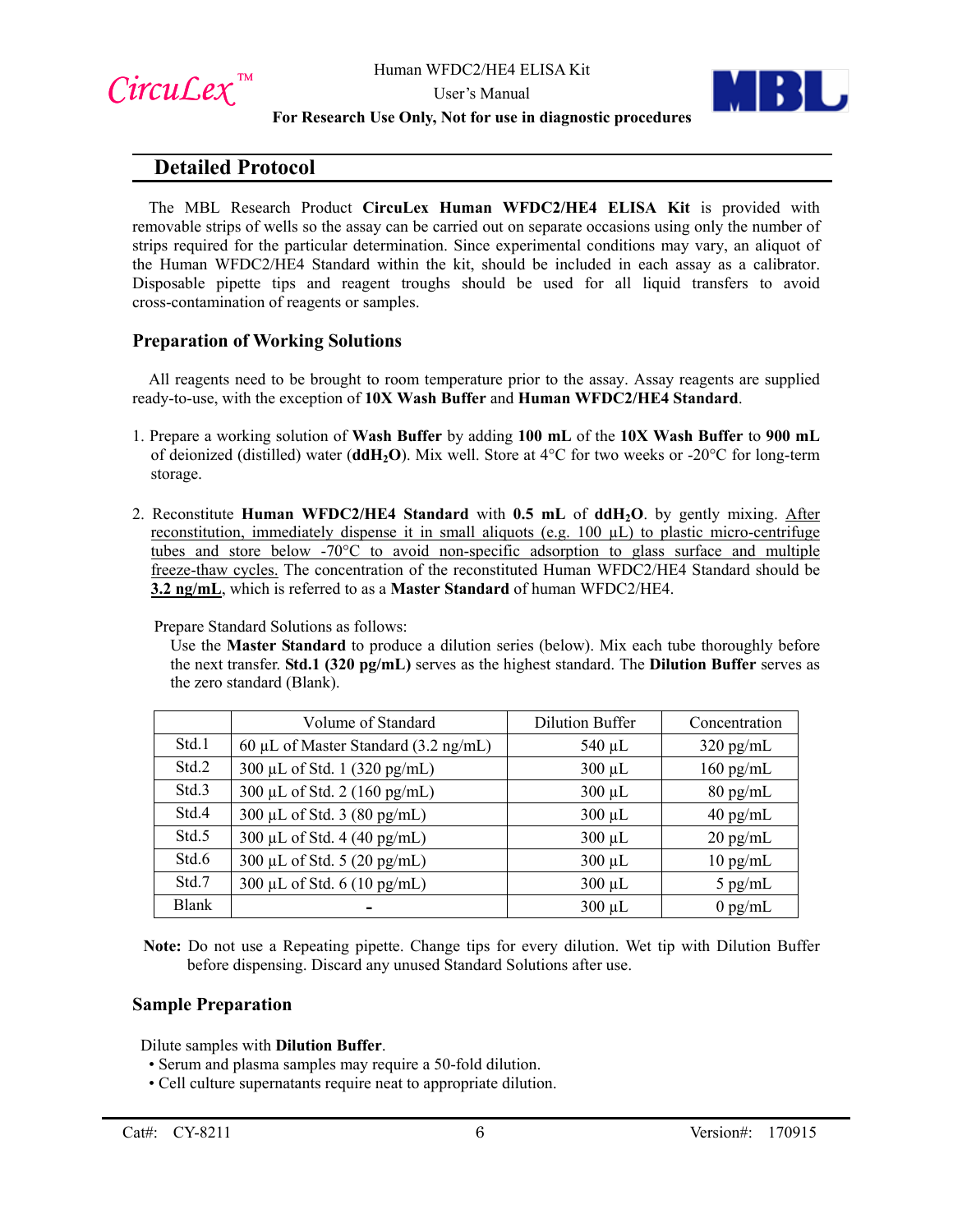

#### **For Research Use Only, Not for use in diagnostic procedures**

#### **Assay Procedure**

- 1. Remove the appropriate number of microtiter wells from the foil pouch and place them into the well holder. Return any unused wells to the foil pouch, refold, seal with tape and store at 4°C.
- 2. Dilute samples with **Dilution Buffer**. (See "Sample Preparation" above.)
- 3. Pipette **100 µL** of **Standard Solutions (Std1-Std7, Blank)** and **diluted samples** in duplicates, into the appropriate wells.
- 4. Incubate the plate **at room temperature (ca.25°C) for 60 minutes**, shaking at ca. 300 rpm on an orbital microplate shaker.
- 5. Wash 4-times by filling each well with Wash Buffer  $(350 \mu L)$  using a squirt bottle, multi-channel pipette, manifold dispenser or microplate washer.
- 6. Add **100 µL** of **HRP conjugated Detection Antibody** into each well.
- 7. Incubate the plate **at room temperature (ca.25°C) for 60 minutes**, shaking at ca. 300 rpm on an orbital microplate shaker.
- 8. Wash 4-times by filling each well with Wash Buffer  $(350 \mu L)$  using a squirt bottle, multi-channel pipette, manifold dispenser or microplate washer.
- 9. Add **100 µL** of **Substrate Reagent**. Avoid exposing the microtiter plate to direct sunlight. Covering the plate with e.g. aluminum foil is recommended. Return Substrate Reagent to 4°C immediately after the necessary volume is removed
- 10. Incubate the plate **at room temperature (ca. 25°C) for 10-20 minutes**, shaking at ca. 300 rpm on an orbital microplate shaker. The incubation time may be extended up to 30 minutes if the reaction temperature is below than 20°C.
- 11. Add **100 µL** of **Stop Solution** to each well in the same order as the previously added Substrate Reagent.
- 12. Measure absorbance in each well using a spectrophotometric microplate reader at dual wavelengths of 450/540 nm. Dual wavelengths of 450/550 or 450/595 nm can also be used. Read the microplate at 450 nm if only a single wavelength can be used. Wells must be read within 30 minutes of adding the Stop Solution.
	- **Note-1:** Complete removal of liquid at each step is essential to good performance. After the last wash, remove any remaining Wash Buffer by aspirating or decanting. Invert the plate and blot it against clean paper towels.
	- **Note-2:** Reliable standard curves are obtained when either O.D. values do not exceed 0.2 units for the blank (zero concentration), or 2.5 units for the highest standard concentration.
	- **Note-3:** If the microplate reader is not capable of reading absorbance greater than the absorbance of the highest standard, perform a second reading at 405 nm. A new standard curve, constructed using the values measured at 405 nm, is used to determine the concentration of off-scale samples. The readings at 405 nm should not replace the on-scale readings at 450 nm.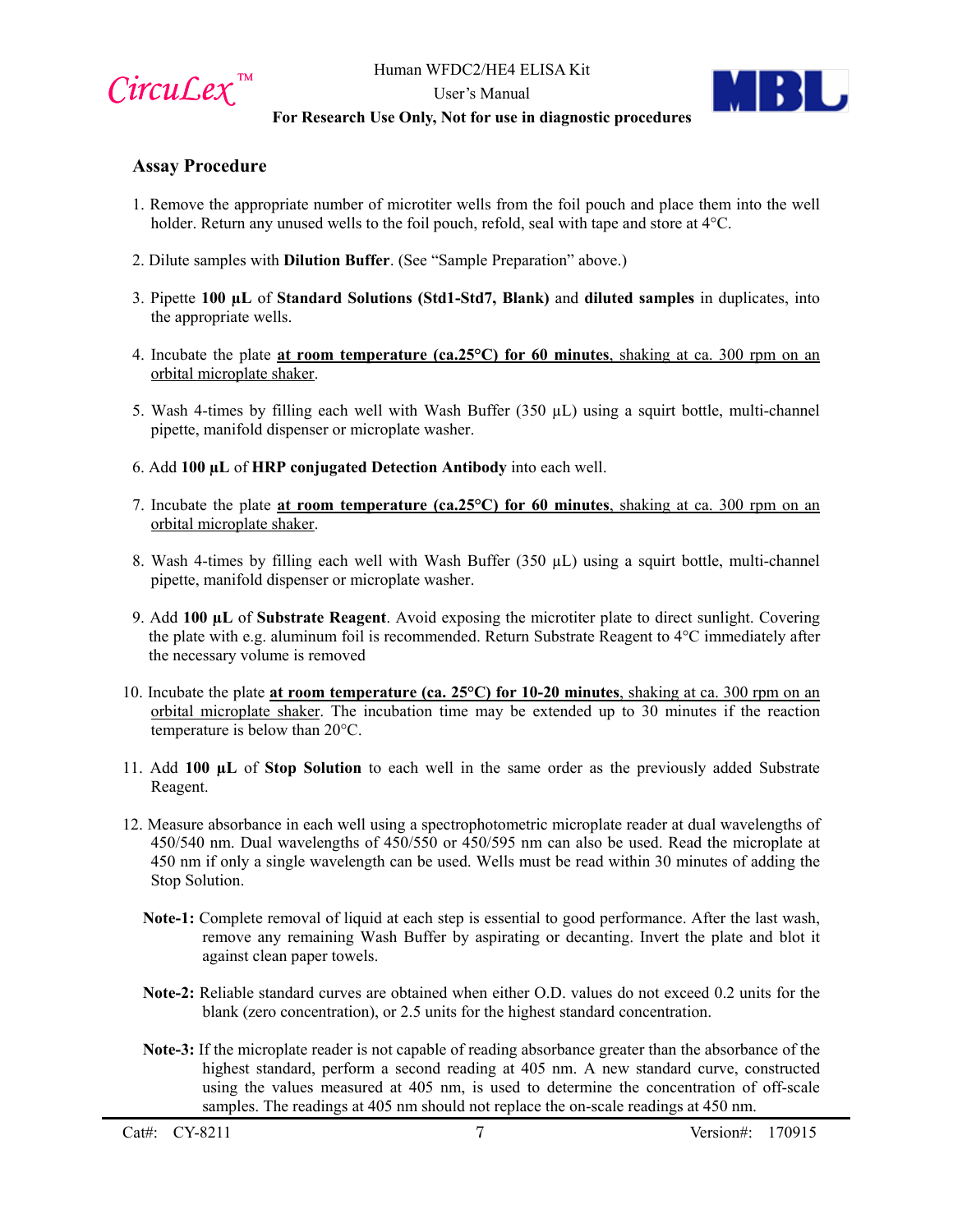

#### **For Research Use Only, Not for use in diagnostic procedures**



#### **Calculations**

Average the duplicate readings for each standard, control and sample, and subtract the optical density of the average zero standard. Plot the optical density versus the concentration of standards and draw the best curve. Most microtiter plate readers perform automatic calculations of analyte concentration. The standard curve fits best to a sigmoidal four-parameter logistic equation. The results of unknown samples can be calculated with any computer program having a four-parameter logistic function.

A standard curve is also to be constructed by plotting the absorbance (Y) versus log of the known concentration (X) of standards, using a cubic function. Alternatively, the logit log function can be used to linearize the standard curve (i.e. logit of optical density (Y) is plotted versus log of the known concentration (X) of standards). To determine the concentration of each sample, first find the optical density on the y-axis and extend a horizontal line to the standard curve. At the point of intersection, extend a vertical line to the x-axis and read the corresponding concentration.

If the samples have been diluted, the concentration read from the standard curve must be multiplied by the dilution factor.

#### **Measurement Range**

The measurement range is 5 pg/mL to 320 pg/mL. Any sample reading higher than the highest standard should be diluted with Dilution Buffer in higher dilution and re-assayed. Dilution factors need to be taken into consideration in calculating the human WFDC2/HE4 concentration.

#### **Troubleshooting**

- 1. All samples and controls should be assayed in duplicate, using the protocol described in the **Detailed Protocol**. Incubation times or temperatures significantly different from those specified may give erroneous results.
- 2. Poor duplicates, accompanied by elevated values for wells containing no sample, indicate insufficient washing. If all instructions in the **Detailed Protocol** were followed accurately, such results indicate a need for washer maintenance.
- 3. Overall low signal may indicate that desiccation of the plate has occurred between the final wash and addition of Substrate Reagent. Do not allow the plate to dry out. Add Substrate Reagent immediately after wash.

#### **Reagent Stability**

All of the reagents included in the MBL Research Product **CircuLex Human WFDC2/HE4 ELISA Kit** have been tested for stability. Reagents should not be used beyond the stated expiration date.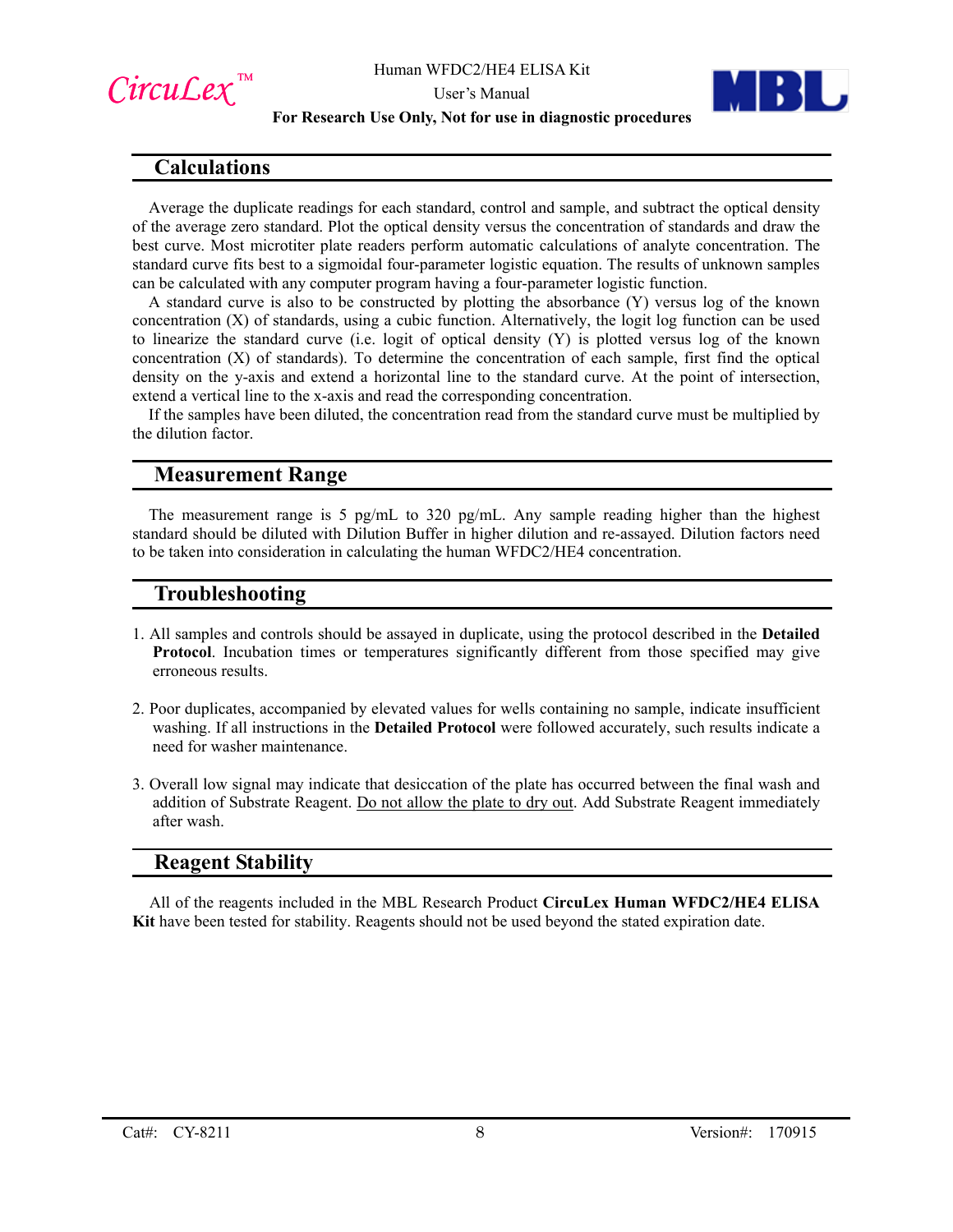$Circu$ *Lex*™

User's Manual **For Research Use Only, Not for use in diagnostic procedures**

#### **Assay Characteristics**

#### **1. Sensitivity**

The limit of detection (defined as such a concentration of human WFDC2/HE4 giving absorbance higher than mean absorbance of blank\* plus three standard deviations of the absorbance of blank: A blank + 3SD blank) is better than  $3.7$  pg/mL of sample.

\* Dilution Buffer was pipetted into blank wells.

Typical standard curve

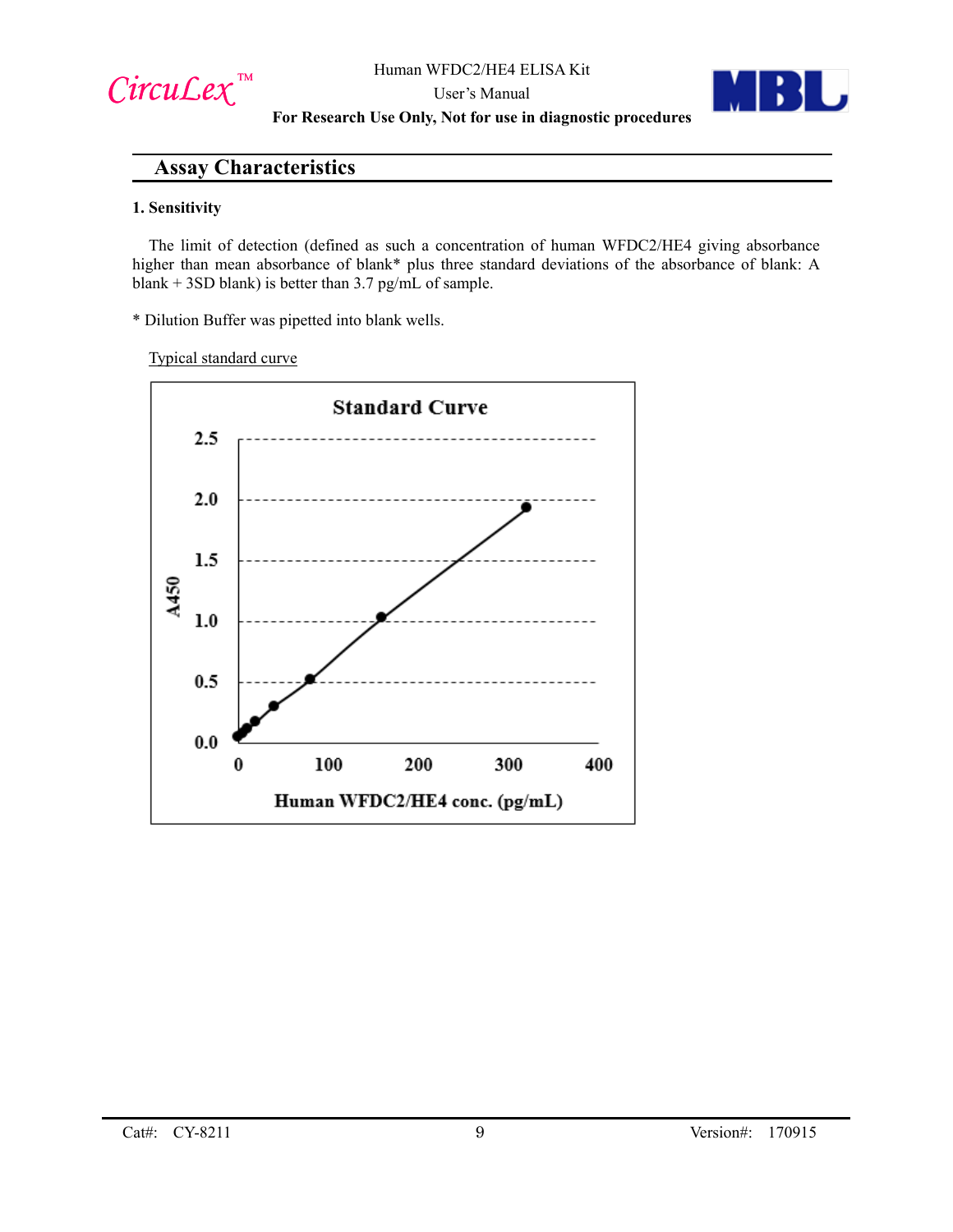

Human WFDC2/HE4 ELISA Kit

User's Manual

#### BU ÷.

#### **For Research Use Only, Not for use in diagnostic procedures**

#### **2. Precision**

Intra-assay Precision (Precision within an assay)

Three samples\* of known concentration were tested sixteen times on one plate to assess intra-assay precision.

• Intra-assay (Within-Run, n=16) CV=3.0-3.9%

\* Sample: Cell culture supernatant

|             | Human WFDC2/HE4 conc. (pg/mL) |          |          |
|-------------|-------------------------------|----------|----------|
|             | Sample 1                      | Sample 2 | Sample 3 |
| 1           | 245.7                         | 158.1    | 74.3     |
| 2           | 235.2                         | 170.1    | 70.0     |
| 3           | 232.8                         | 157.1    | 67.3     |
| 4           | 240.9                         | 163.1    | 69.2     |
| 5           | 236.9                         | 164.5    | 65.9     |
| 6           | 244.5                         | 167.2    | 68.8     |
| 7           | 246.5                         | 169.6    | 73.1     |
| 8           | 251.5                         | 161.4    | 68.9     |
| 9           | 236.6                         | 176.4    | 68.0     |
| 10          | 246.5                         | 177.0    | 70.2     |
| 11          | 237.2                         | 172.4    | 70.8     |
| 12          | 234.5                         | 171.6    | 69.7     |
| 13          | 253.7                         | 175.5    | 74.4     |
| 14          | 239.8                         | 172.9    | 69.4     |
| 15          | 256.7                         | 172.2    | 70.8     |
| 16          | 240.7                         | 162.1    | 76.0     |
| MAX.        | 256.7                         | 177.0    | 76.0     |
| MIN.        | 232.8                         | 157.1    | 65.9     |
| <b>MEAN</b> | 242.5                         | 168.2    | 70.4     |
| S.D.        | 7.2                           | 6.4      | 2.8      |
| C.V.        | 3.0%                          | 3.8%     | 3.9%     |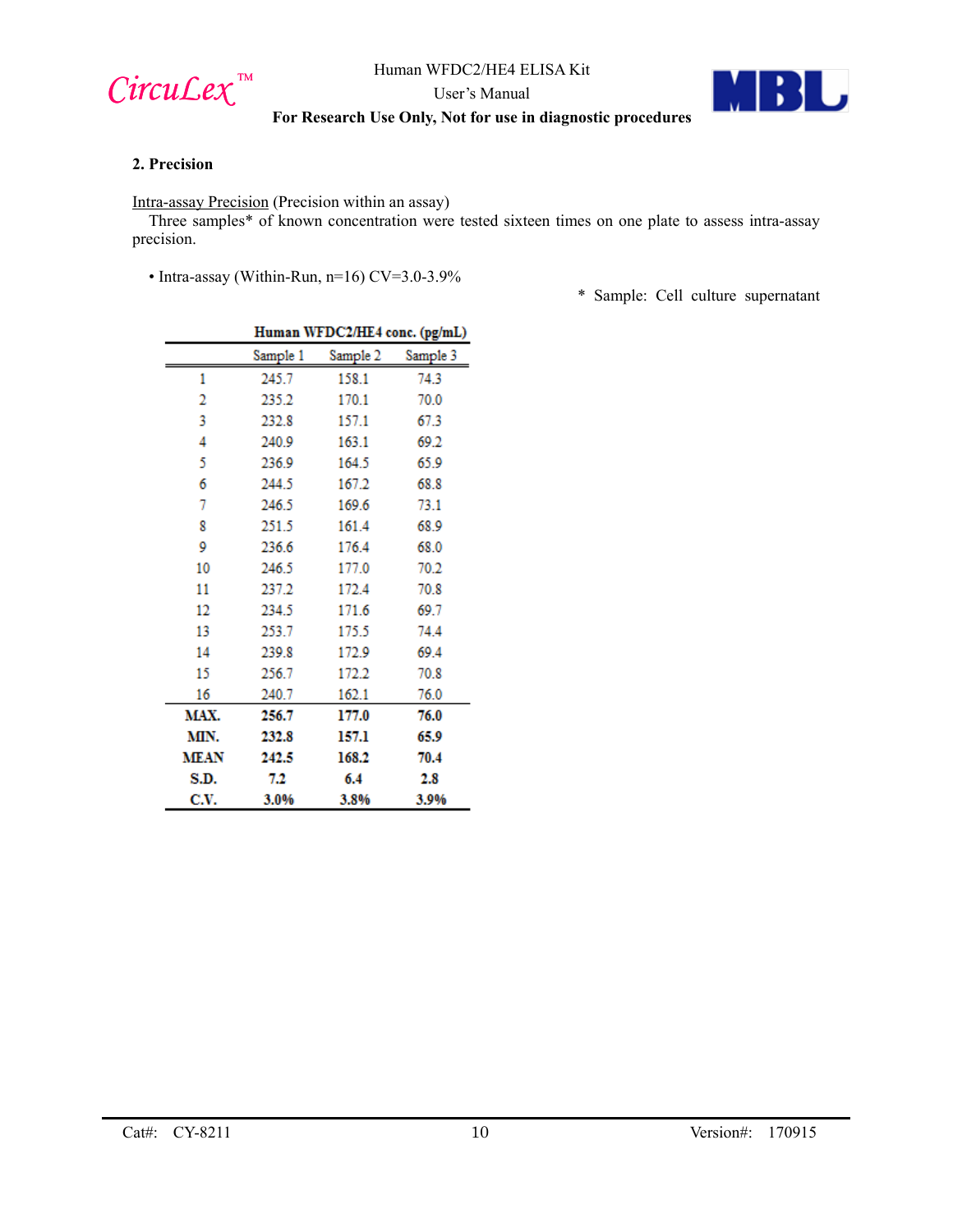

Human WFDC2/HE4 ELISA Kit

User's Manual

#### **For Research Use Only, Not for use in diagnostic procedures**

#### Inter-assay Precision (Precision between assays)

Three samples\* of known concentration were tested in five separate assays to assess inter-assay precision.

• Inter-assay (Run-to-Run, n=5) CV=7.6-9.9 %

|             | Human WFDC2/HE4 conc. (pg/mL) |          |          |
|-------------|-------------------------------|----------|----------|
|             | Sample 1                      | Sample 2 | Sample 3 |
| 1           | 71.1                          | 160.5    | 227.4    |
| 2           | 63.5                          | 143.2    | 221.1    |
| 3           | 71.3                          | 148.3    | 215.0    |
| 4           | 73.7                          | 121.4    | 241.3    |
| 5           | 62.0                          | 146.2    | 191.5    |
| MAX.        | 73.7                          | 160.5    | 241.3    |
| MIN.        | 62.0                          | 121.4    | 191.5    |
| <b>MEAN</b> | 68.3                          | 143.9    | 219.3    |
| S.D.        | 52                            | 14.2     | 18.3     |
| C.V.        | 7.6%                          | 9.9%     | 8.4%     |

\* Sample: Cell culture supernatant

#### **3. Linearity**

To assess the linearity of the assay, three samples\* were serially diluted with Sample/Standard Dilution Buffer to produce samples with values within the dynamic range of the assay.



\*Sample: Cell culture supernatant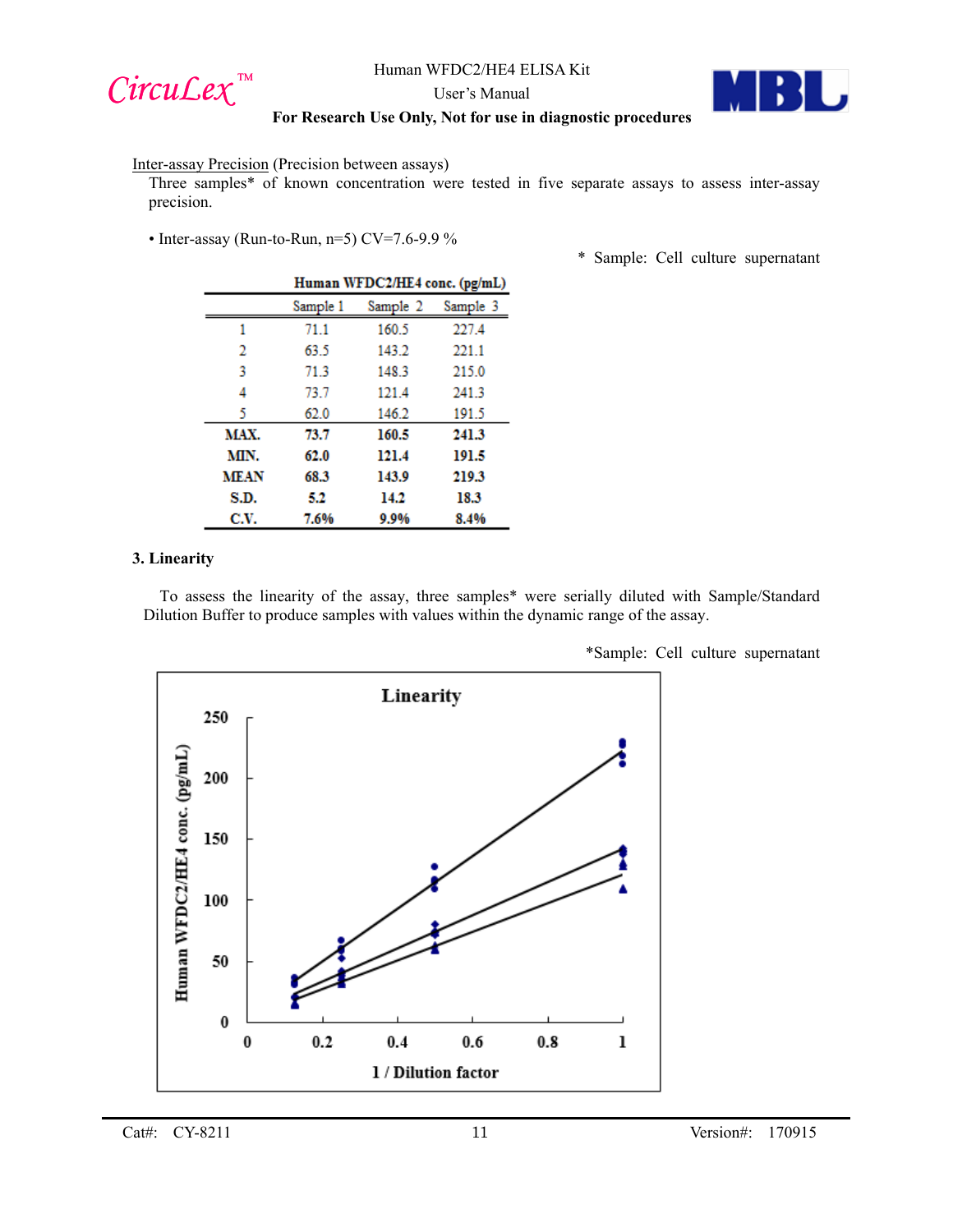

#### User's Manual **For Research Use Only, Not for use in diagnostic procedures**



### **Example of Test Results**

Fig.1 Human WFDC2/HE4 concentration in sera from healthy volunteers.



Fig.2 Human WFDC2/HE4 concentration in cell culture supernatants